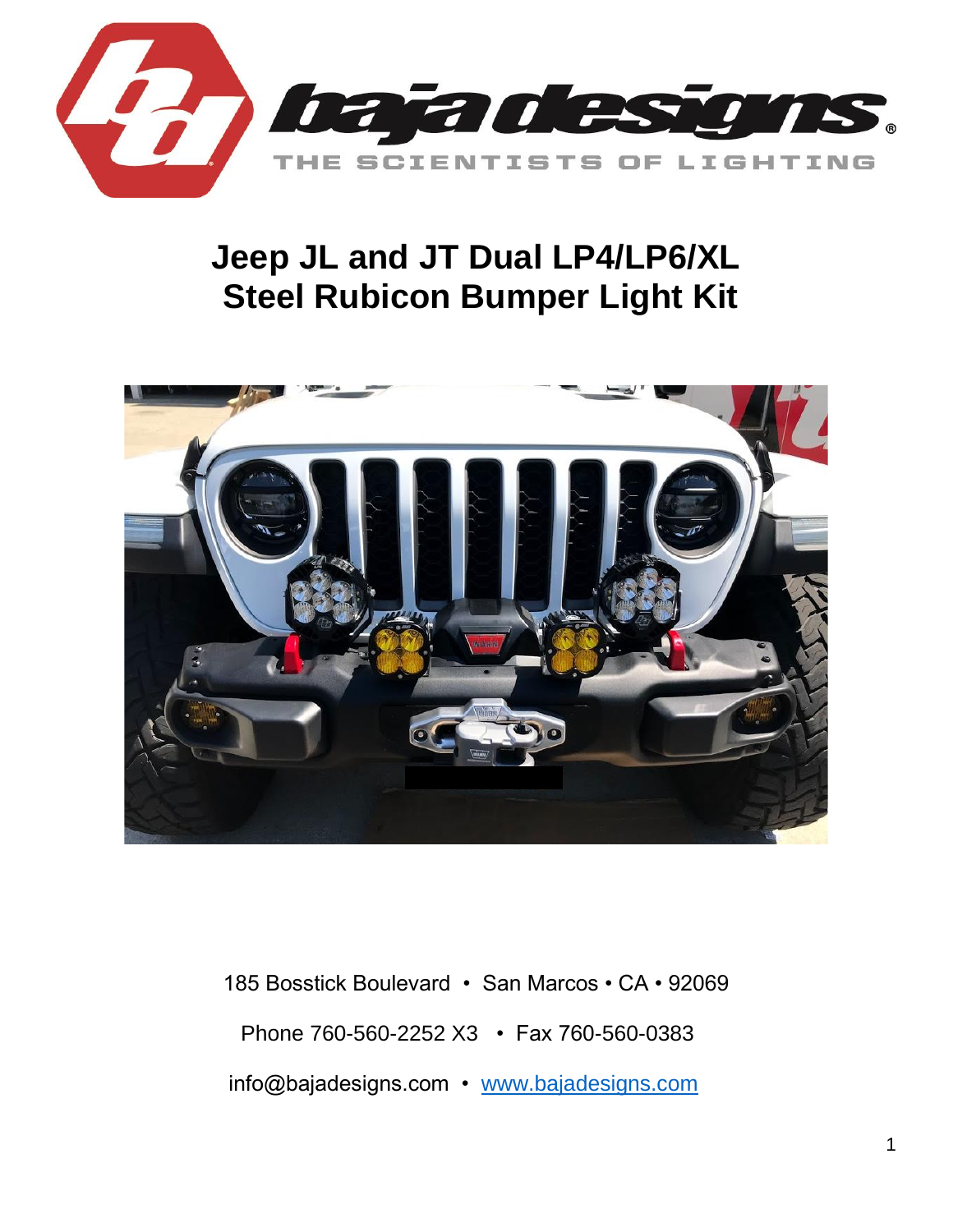

# **LIMITED LIFETIME WARRANTY**

Baja Designs proudly offers a LIFETIME WARRANTY against manufacturer's defect on all the products that we manufacture.

These are comprehensive warranties; other than the exclusions below – you're covered. If your LED or HID bulb burns out, you're covered. Additionally, cutting off our connector or changing your lenses does not automatically void your warranty.

# **Exclusions:**

Installation errors, abuse, misuse or crash damage. You must be the original owner of the product and can supply proof of purchase.

Baja Designs manufactures its own products as well as resells products manufactured by others. Baja Designs makes no express or implied warranties on products not manufactured by Baja Designs including without limitation any warranties or merchantability and fitness for a purpose. We will, however, pass on all warranties made by the manufacturer, who has sole responsibility for performing such warranties.

Baja Designs will pay the freight if your product is less than 90 days old, otherwise defective products must be returned to Baja Designs, Inc., freight prepaid. At our option, we will repair or replace items in question and return them at no charge. If the identical product is no longer available, we will replace with a similar product of equal value. Baja Designs Inc. will not be responsible for any indirect or consequential damages in connection with defective merchandise.

Items purchased through a Baja Designs authorized dealer must be returned through the dealer. Only available on LED auxiliary lights and product must be in sellable condition at MSRP. Product that has been damaged in any way after the original purchase date will be excluded from this guarantee.

# **Indemnification:**

**Buyer hereby acknowledges off-roading, racing and driving at night are dangerous activities and that the products and/or supplies purchased from Baja Designs are used in an inherently dangerous activity that may endanger life and limb; and in no event shall the seller, or seller's heirs and assigns, be held liable for consequential damages, nor shall seller's liability on any claim for damages arising out of or connected with the sale, delivery, or use of purchased products and/or supplies exceed the purchase price of the products and/or suppli**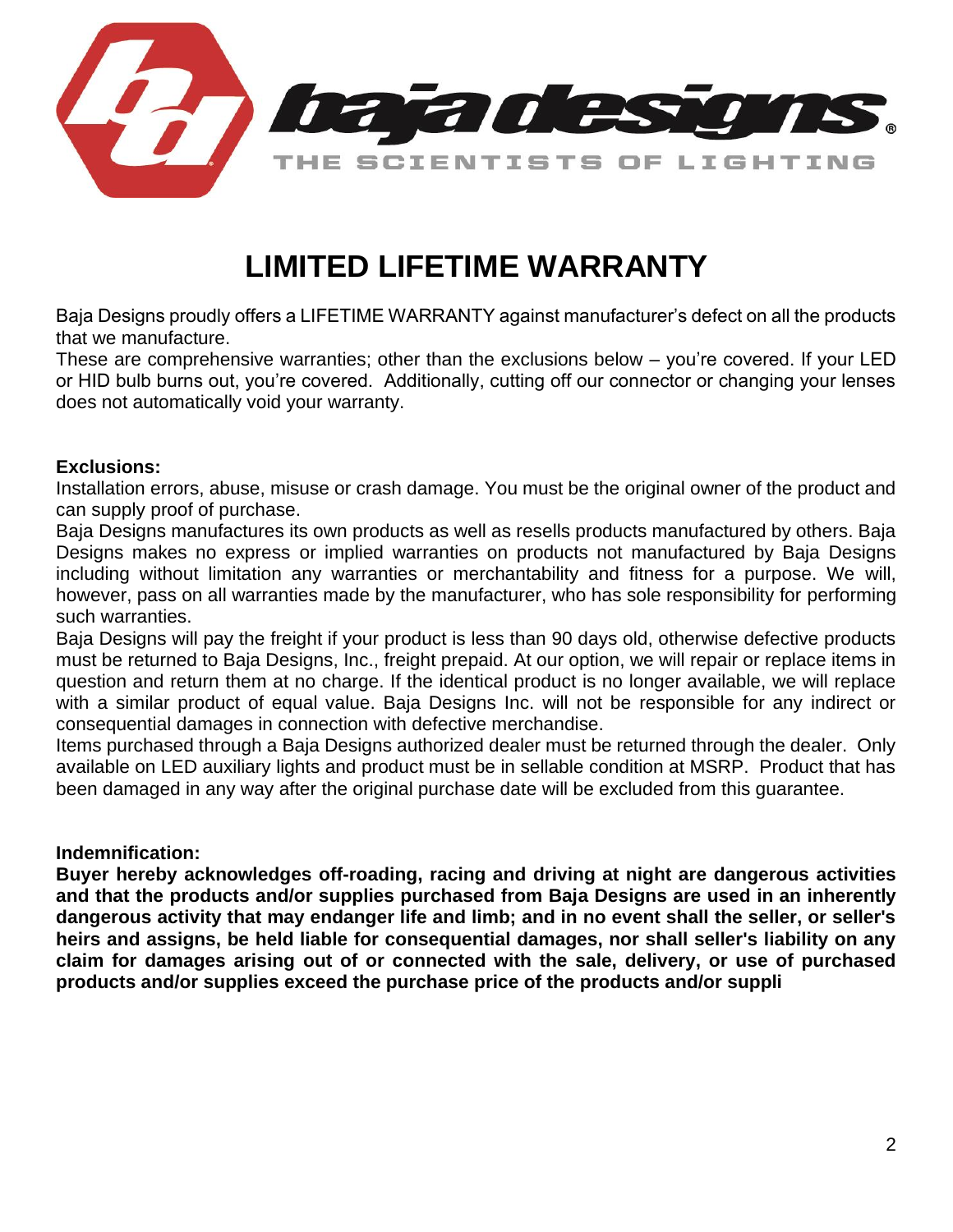# **Jeep JL/JT Dual LP/XL Light Kit Instructions**

## **Tools Required**

- 16mm Wrench **16mm** Wrench **16mm** Wrench **16mm**
- 7/16" Socket
- $\frac{3}{4}$ " Drill or Stepped drill
- 1. To begin, use the T45 torx to remove two bolts from the desired locations.
- 2. Mount the LP/XL light standard brackets in the locations in step 1 using the pre-existing hardware.
- 3. Mount each LP/XL light to the standard LP brackets with the 7/16" hex head hardware and washers. (See instructions included with the lights for more detail)

## **XL Only Wiring Instructions**

If you purchased the Upfitter switch version:

- Route the light connector lead of the main harness from the engine compartment along the passenger side inner fender down and out through the front of the fender well. Attach the splitter harness and plug in the light connectors.
- Review the upfitter wire legend on next page.
- Clasp the splice connector over the desired upfitter wire. Insulate green wire with electrical tape (unused).  $(XL80 = 14A \text{ min}, XL \text{ Pro} = 7A \text{ min}, XL \text{ Sport} = 5A \text{ min})$
- Use the 10mm socket to remove the nut on the common ground stud, place the black wire ring terminal over the stud, and tighten.

## If you purchased the stand-alone harness version:

## **Automatic Transmission:**

- Route the light connector lead of the main harness from the engine compartment along the passenger side inner fender down and out through the front of the fender well. Attach the splitter harness and plug in the light connectors.
- Route the opposite end of the harness to the battery and then route the switch lead along the firewall to the driver side near the brake booster.
- Take a photo of the wires connected to the switch for reference later. Remove the grommet that seals the firewall passthrough and pierce a hole in the center.
- Remove the wires from the switch, thread wires through the grommet, route wires through the passthrough, and reinstall the grommet.
- Locate a desired dash location for the switch and confirm that there is clearance behind. Drill hole, thread wires through, attach the switch, and mount the switch.
- Use 10mm socket to attach ring terminals to the battery. (+) Red lead first and (-) Black lead second.
- 
- 10mm Socket
- **Pliers**







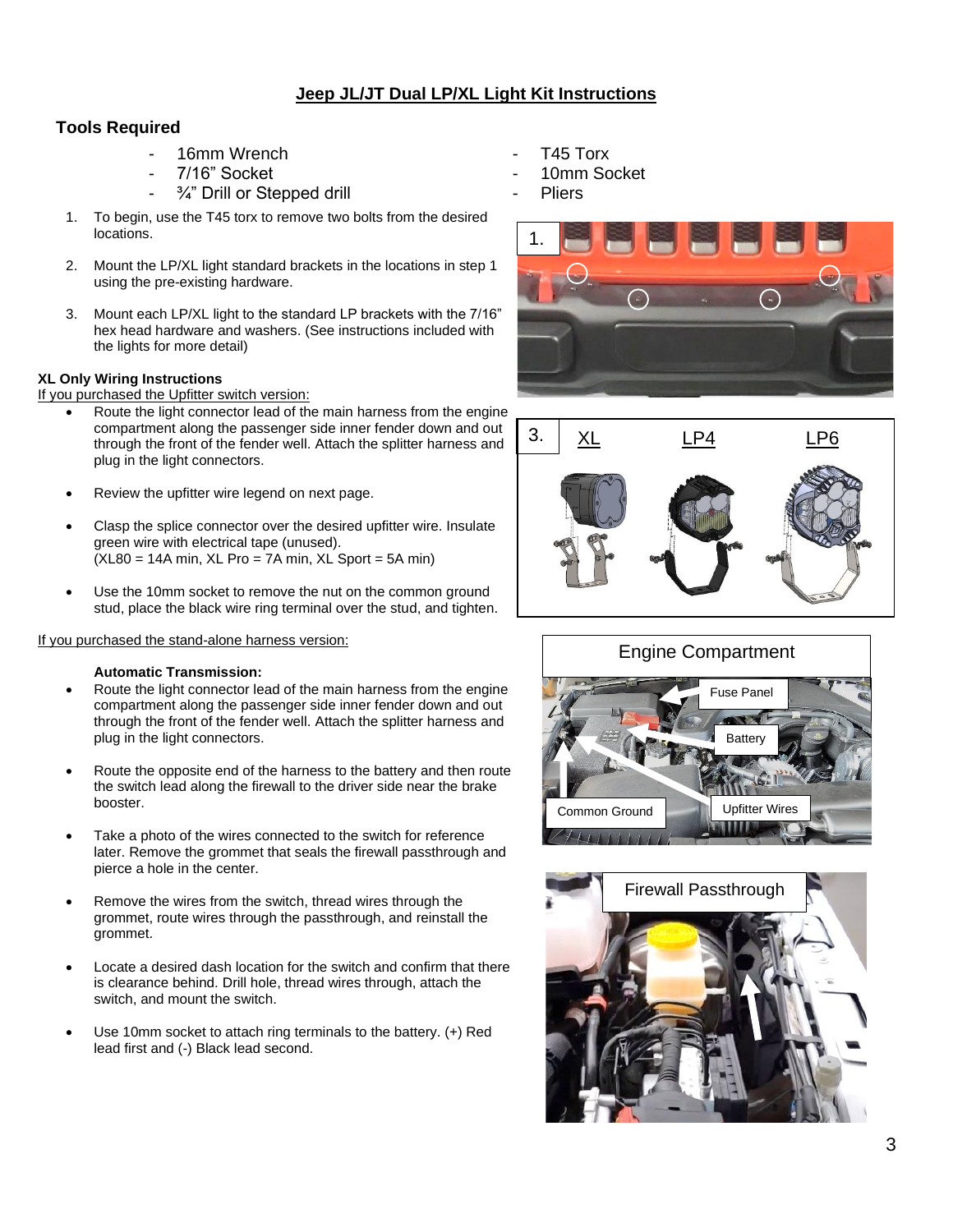### **Manual Transmission:**

- Route the light connector lead of the included harness from the engine compartment along the passenger side inner fender down and out through the front of the fender well. Plug in splitter and plug it into the lights.
- Route the opposite end of the harness to the battery and then route the switch lead to the bottom of the passenger side inner fender well.
- Outside the passenger side inner fender well, remove the two plastic fasteners to access the inner passenger side firewall.
- Locate the arrowed electronic module. With the 10mm socket wrench, remove the nuts and move it toward the center of the firewall out of the way momentarily. Press in on the harness grommet on the firewall until the grommet seal is broken and the inside of the cab is breached. (Second image on right)
- Snap a photo of the switch wiring. Remove the switch terminals from the switch, route switch wires through.
- Pull the slack from the switch lead into the cab from under the glovebox in the arrowed location. Pull the grommet back into the engine compartment and/or push from inside the cab to seal the grommet.
- Mount the electronic module back to the firewall.
- Route the switch lead behind the dash over to the driver side.
- Locate a desired dash location for the switch and confirm that there is clearance behind. Drill hole, thread wires through, attach the switch, and mount the switch.
- Using the 10mm socket wrench, mount the  $(+)$  and  $(-)$  ring terminals of the harness to the corresponding battery terminals starting with the (+) red lead.

#### **LP4 Only Wiring Instructions**

If you purchased the upfitter switch version:

- Route the light connector leads of the included harnesses from the engine compartment along the passenger side inner fender down and out through the front of the fender well. Plug in the light connectors.
- Route the opposite ends of the harnesses to the upfitter wires.
- Clasp the splice connector attached to the white wire over the desired upfitter wire (15A minimum). Clasp the splice connector attached to the yellow wire over another upfitter wire (1A minimum) or a DRL (Daytime Running Light) wire. Repeat for other light.
- Use the 10mm socket to remove the nut on the common ground stud, place the black wire ring terminal over the stud, and tighten.

#### If you purchased the stand-alone harness version:

#### **Automatic Transmission:**

• Route the light connector leads of the included harness from the engine compartment along the passenger side inner fender down and out through the front of the fender well. Plug in the light connectors. With the provided backlight wiring harness, follow the same route with the two terminal ends and plug them into each connector in the #3 pin.

## Upfitter Wires (Located in between battery and passenger inner fender)

AUX 1 (40A max) = Brown/Pink Stripe AUX 2 (40A max) = Green/Pink Stripe AUX 3 (15A max) = Pink/Orange Stripe  $AUX 4 (15A max) = Blue/pink$  Stripe







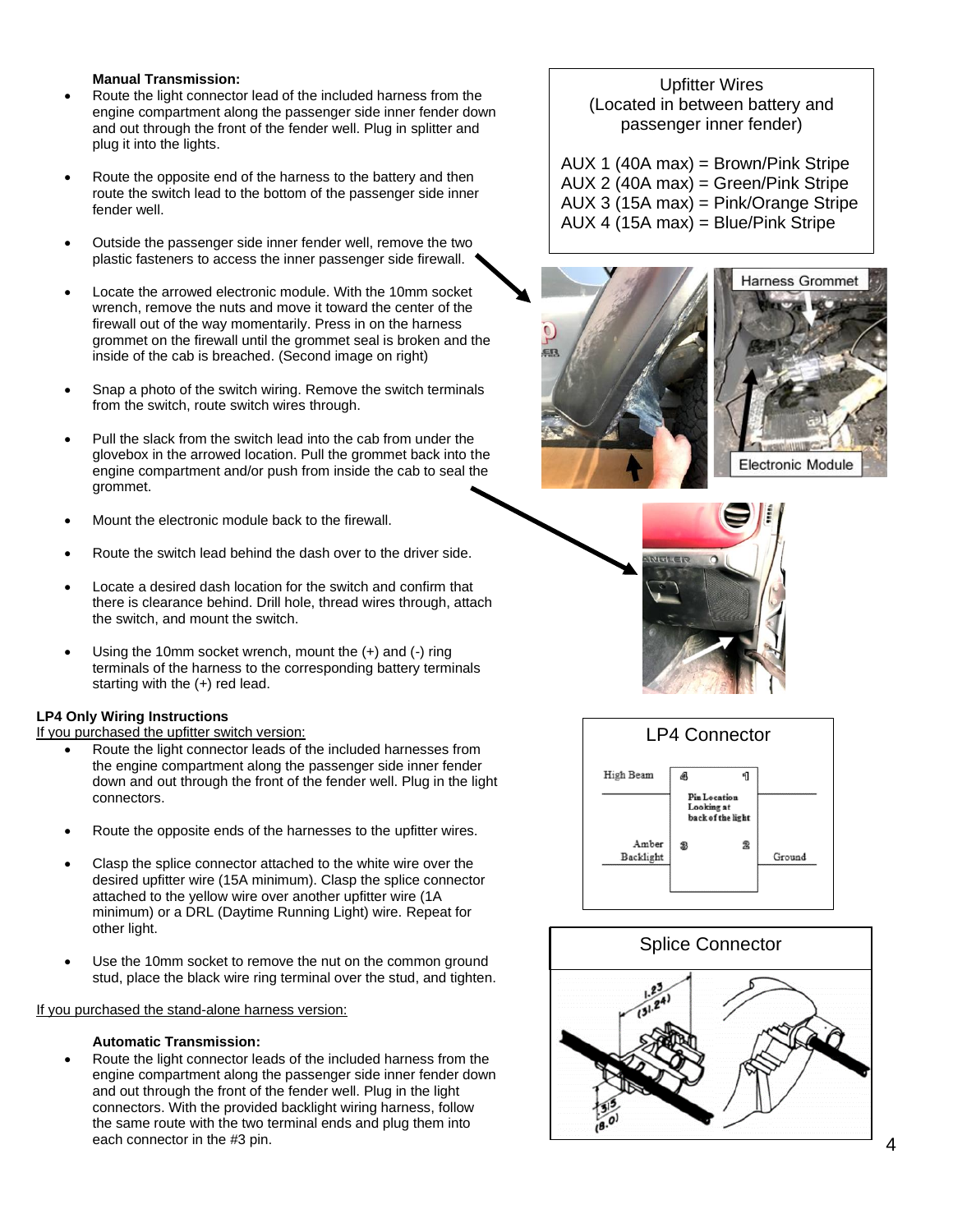- Route the opposite end of the harness to the battery and then route the switch lead along the firewall to the driver side near the brake booster. Route the opposite end of the backlight harness to the fuse panel.
- Reference included backlight harness instructions to attach micro fuse tap to the harness and the fuse tap to the fuse panel (F52, Cigarette lighter).
- Take a photo of the wires connected to the switch for reference later. Remove the grommet that seals the firewall passthrough and pierce a hole in the center.
- Remove the wires from the switch, thread wires through the grommet, route wires through the passthrough, and reinstall the grommet.
- Locate a desired dash location for the switch and confirm that there is clearance behind. Drill hole, thread wires through, attach the switch, and mount the switch.
- Use 10mm socket to attach ring terminals to the battery. (+) Red lead first and (-) Black lead second.

#### **Manual Transmission:**

- Route the light connector leads of the included harness from the engine compartment along the passenger side inner fender down and out the front of the fender well. Plug in the light connectors. With the provided backlight wiring harness, follow the same route with the two terminal ends and plug them into each connector in the #3 pin.
- Route the opposite end of the harness to the battery and then route the switch lead to the bottom of the passenger side inner fender well. Route the opposite end of the backlight harness to the fuse panel.
- Reference included backlight harness instructions to attach micro fuse tap to the harness and the fuse tap to the fuse panel (F52, Cigarette lighter).
- Outside the passenger side inner fender well, remove the two plastic fasteners to access the inner passenger side firewall.
- Locate the arrowed electronic module. With the 10mm socket wrench, remove the nuts and move it toward the center of the firewall out of the way momentarily. Press in on the harness grommet on the firewall until the grommet seal is broken and the inside of the cab is breached.
- Snap a photo of the switch wiring. Remove the switch terminals from the switch, route switch wires through.
- Pull the slack from the switch lead into the cab from under the glovebox in the arrowed location. Pull the grommet back into the engine compartment and/or push from inside the cab to seal the grommet.
- Mount the electronic module back to the firewall. Route the switch lead behind the dash over to the driver side.
- Locate a desired dash location for the switch and confirm that there is clearance behind. Drill hole, thread wires through, attach the switch, and mount the switch.
- Using the 10mm socket wrench, mount the  $(+)$  and  $(-)$  ring terminals of the harness to the corresponding battery terminals starting with the (+) red lead.







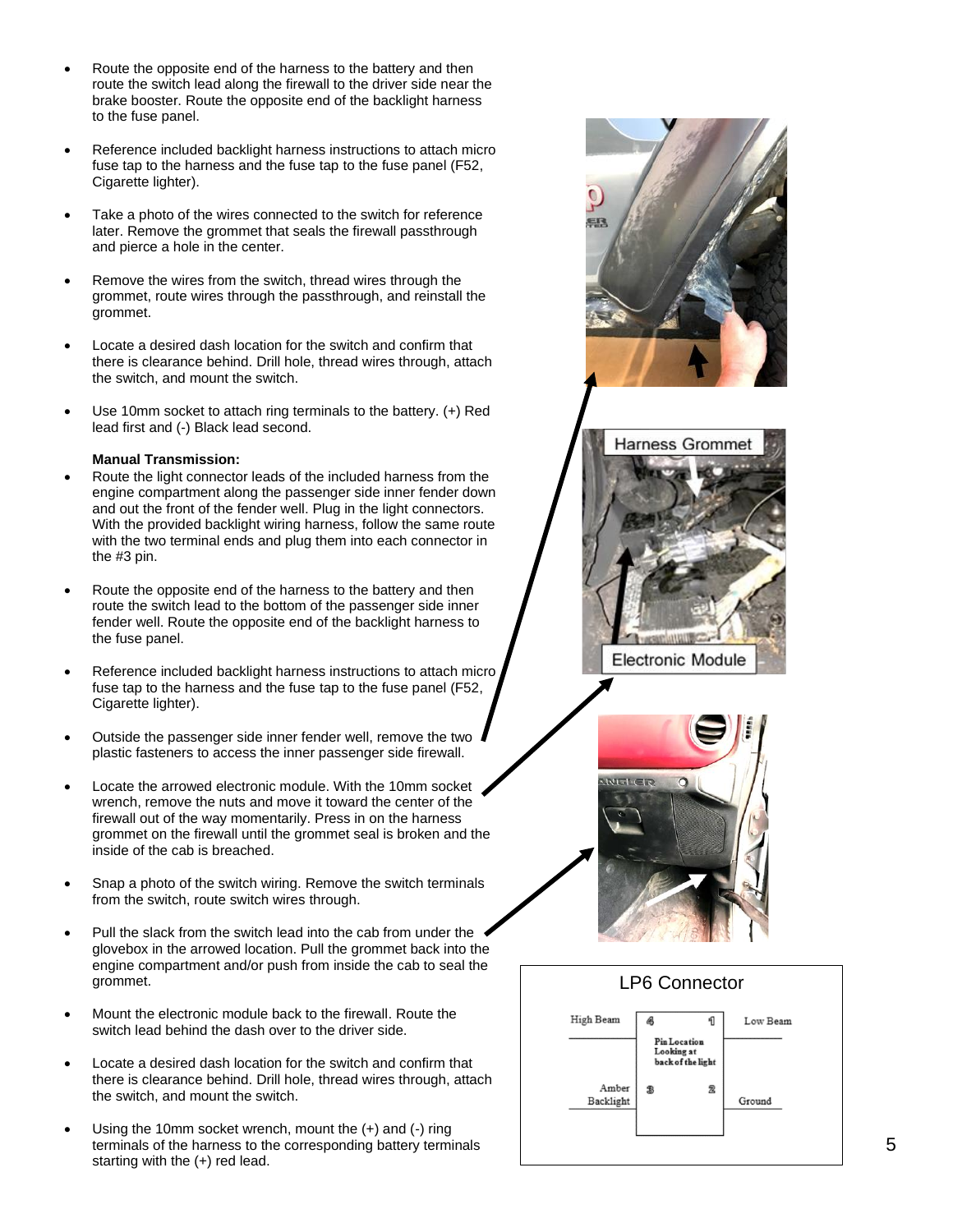#### **LP6 Only Wiring Instructions**

If you purchased the upfitter switch version:

- Route the light connector leads of the included harness from the engine compartment along the passenger side inner fender down and out through the front of the fender well. Plug in the light connectors.
- Route the opposite end of the harness to the battery.
- Clasp the splice connector attached to the white wire over the desired upfitter wire (16A minimum). Clasp the splice connector attached to the yellow wire over another upfitter wire (1A minimum) or a DRL (Daytime Running Light) wire.
- Use 10mm socket to attach ring terminals to the battery. (+) Red lead first and (-) Black lead second.

#### If you purchased the stand-alone harness version:

**Automatic Transmission:**

- Route the light connector leads of the included harness from the engine compartment along the passenger side inner fender down and out through the front of the fender well. Plug in the light connectors. With the provided backlight wiring harness, follow the same route with the two terminal ends and plug them into each connector in the #3 pin.
- Route the opposite end of the harness to the battery and then route the switch lead along the firewall to the driver side near the brake booster. Route the opposite end of the backlight harness to the fuse panel.
- Reference included backlight harness instructions to attach micro fuse tap to the harness and the fuse tap to the fuse panel (F52, Cigarette Lighter).
- Take a photo of the wires connected to the switch for reference later. Remove the grommet that seals the firewall passthrough and pierce a hole in the center.
- Remove the wires from the switch, thread wires through the grommet, route wires through the passthrough, and reinstall the grommet. Locate a desired dash location for the switch and confirm that there is clearance behind. Drill hole, thread wires through, attach the switch, and mount the switch.
- Use 10mm socket to attach ring terminals to the battery. (+) Red lead first and (-) Black lead second.

#### **Manual Transmission:**

- Route the light connector leads of the included harness from the engine compartment along the passenger side inner fender down and out through the front of the fender well. Plug in the light connectors. With the provided backlight wiring harness, follow the same route with the two terminal ends and plug them into each connector in the #3 pin.
- Route the opposite end of the harness to the battery and then route the switch lead to the bottom of the passenger side inner fender well. Route the opposite end of the backlight harness to the fuse panel.
- Reference included backlight harness instructions to attach micro fuse tap to the harness and the fuse tap to the fuse panel (F52, Cigarette lighter).
- Outside the passenger side inner fender well, remove the two plastic fasteners to access the inner passenger side firewall.

# Engine Compartment